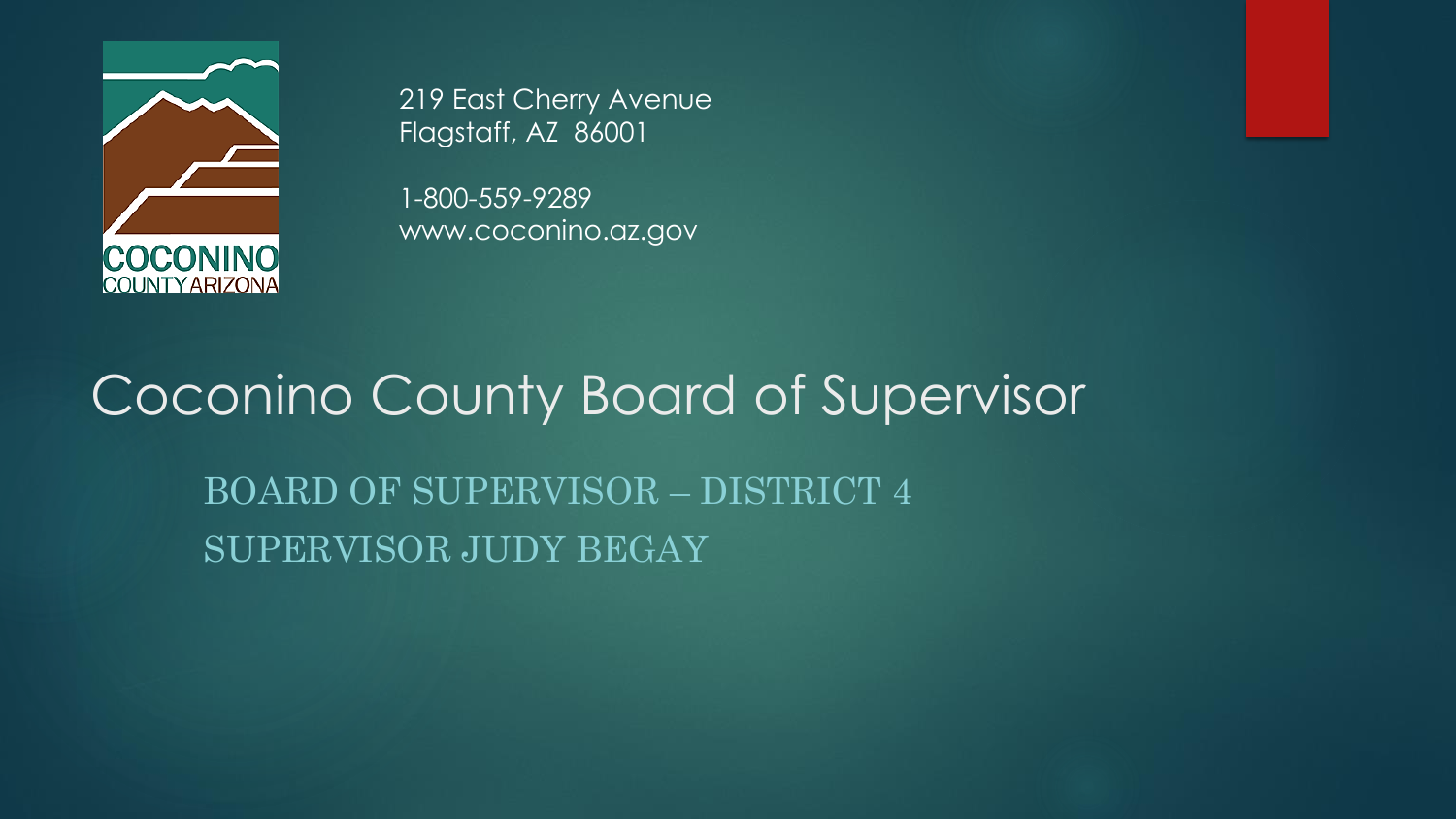## Board of Supervisor – District 4 Introduction

Clans:

Maternal - Todich'ii'nii,

- ▶ Paternal Tse'deeshgizhnii,
- Maternal Grandfather Tl'aaschi'I,
- ▶ Paternal Grandfather Tachii'nii.
- A member of the Navajo Nation from Coal Mine Canyon near Tuba City, AZ and a life-long resident of Coconino County.
- Served as a Board Member for Tuba City Unified School District.
- ▶ Housing Director with Navajo Housing Authority.
- Agency Facility Manager for Western Navajo Agency.
- Oversight of health programs.
- Judy Begay was elected in November 2020 to represent District 4.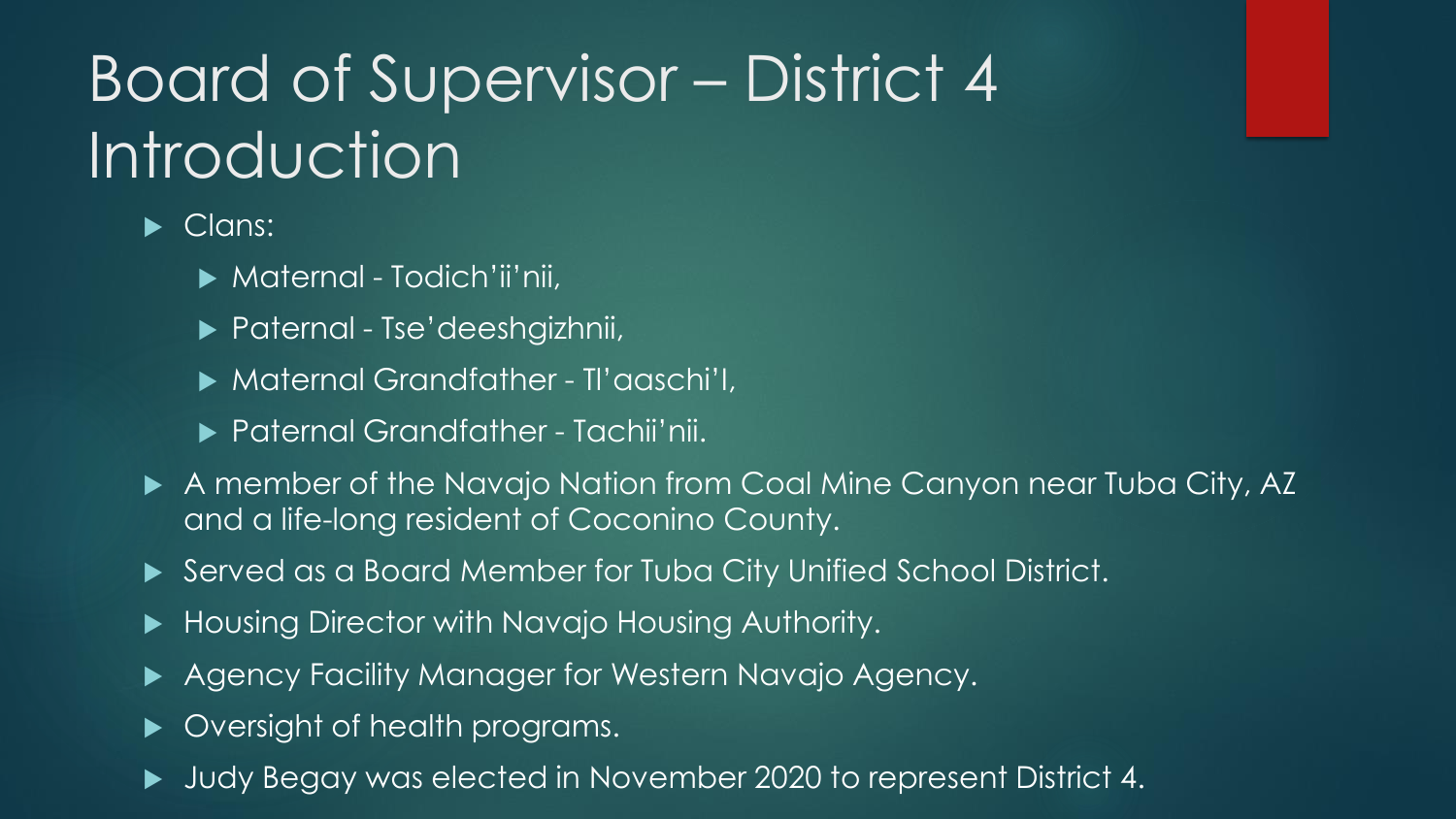# Board of Supervisor – District 4 Introduction District 4 Includes:

- Cow Springs
- **Dela** Tonalea
- ▶ Coal Mine Mesa
- Cameron
- ▶ Gray Mountain
- $\blacktriangleright$  Tolani Lake
- Bird Springs (West)
- $\blacktriangleright$  Leupp
- Doney Park
- Sunset Crater
- Winona
- **Country Club**
- Mormon Lake
- Forest Lake
- Blue Ridge
- Clint Wells
- ▶ Happy Jack
- Stoneman Lake (East)
- Upper Moenkopi Village
- ▶ Village of Moenkopi (Lower)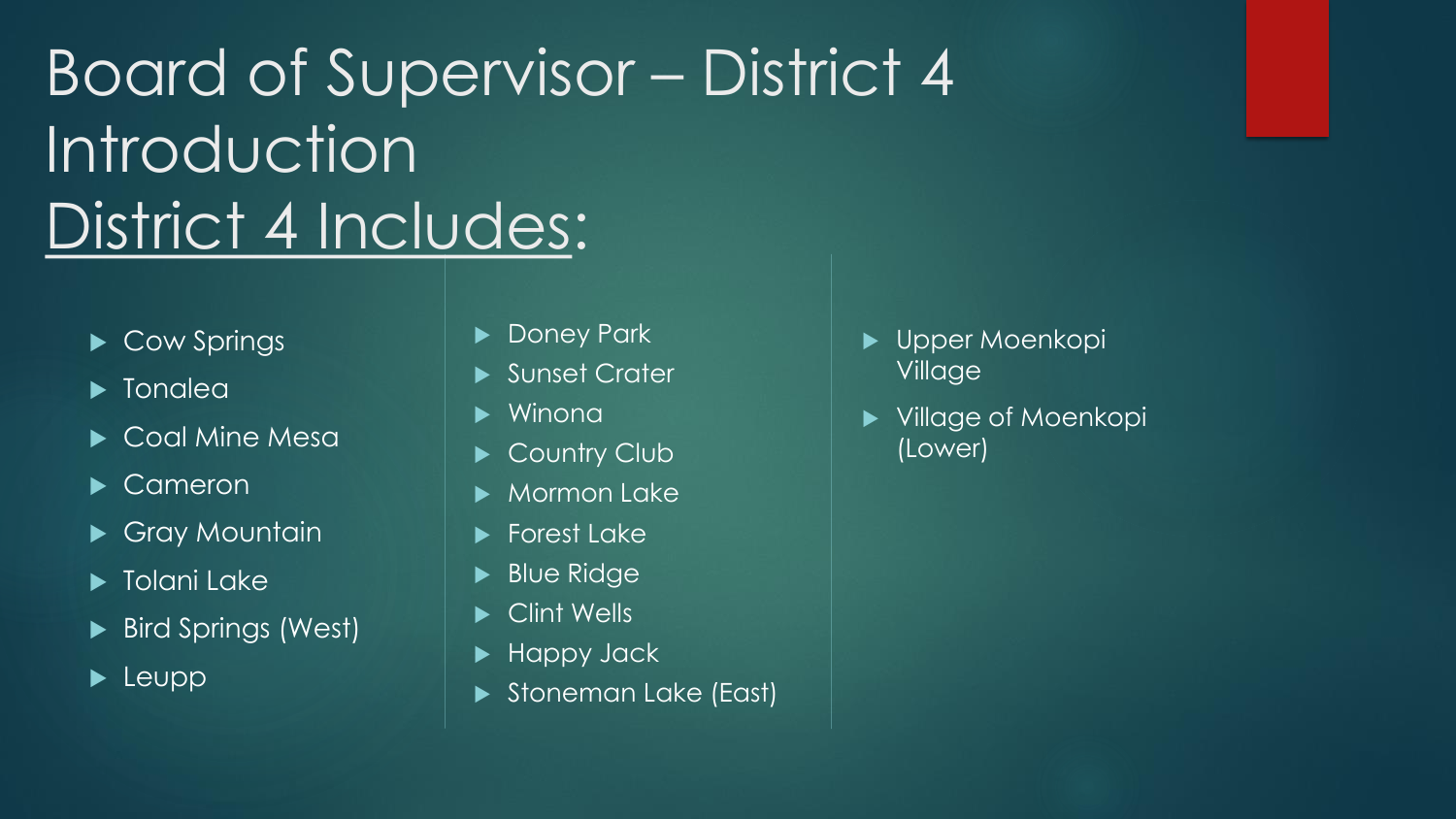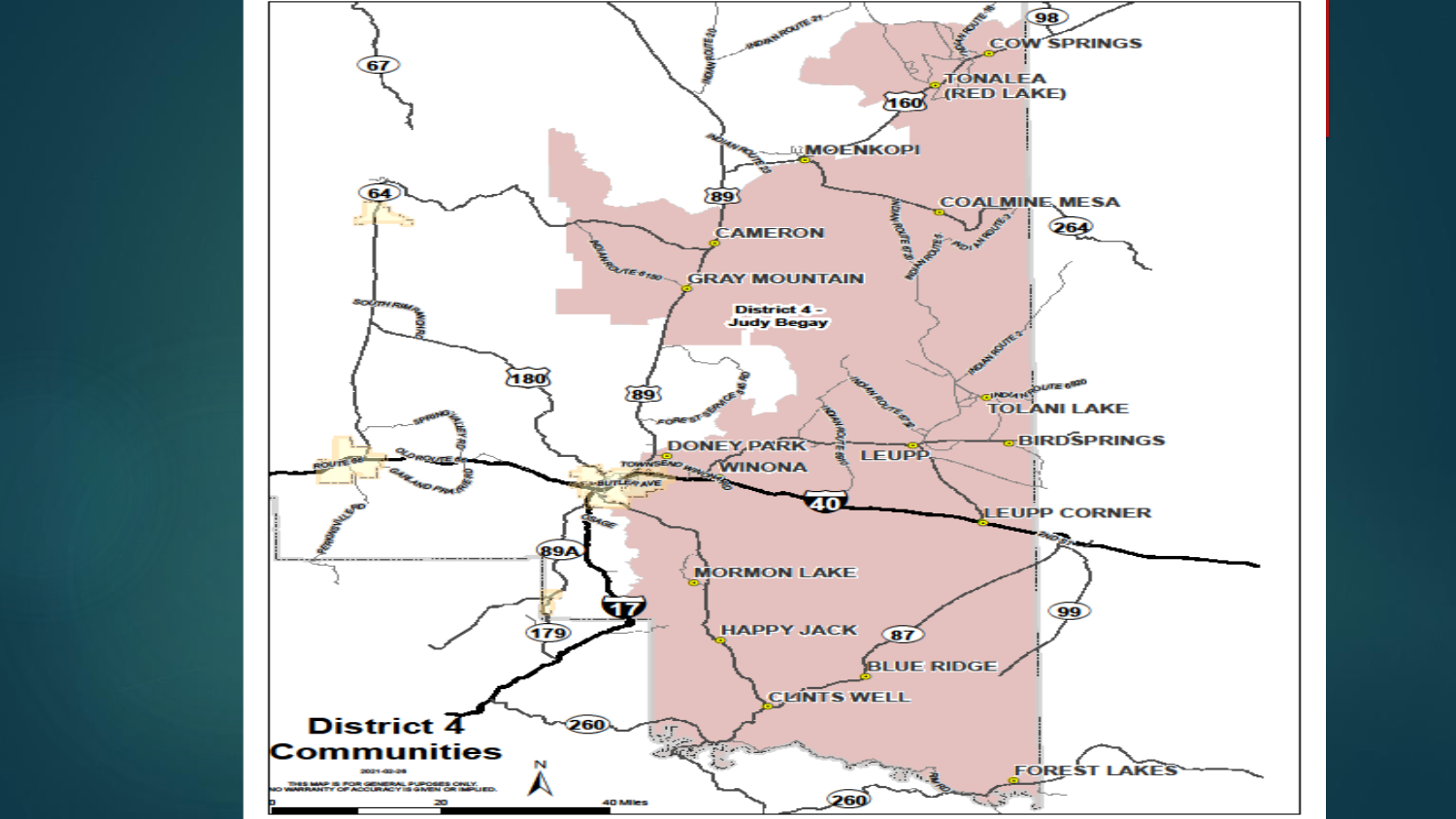### Board of Supervisor – District 4 **Staff**

- ▶ Cheryl Barlow, District Director
	- $\blacktriangleright$  928-679-7164
	- cbarlow@coconino.az.gov
- Naomi Yazzie-Sloan, Community Liaison
	- ▶ 928-220-5936
	- nyazziesloan@coconino.az.gov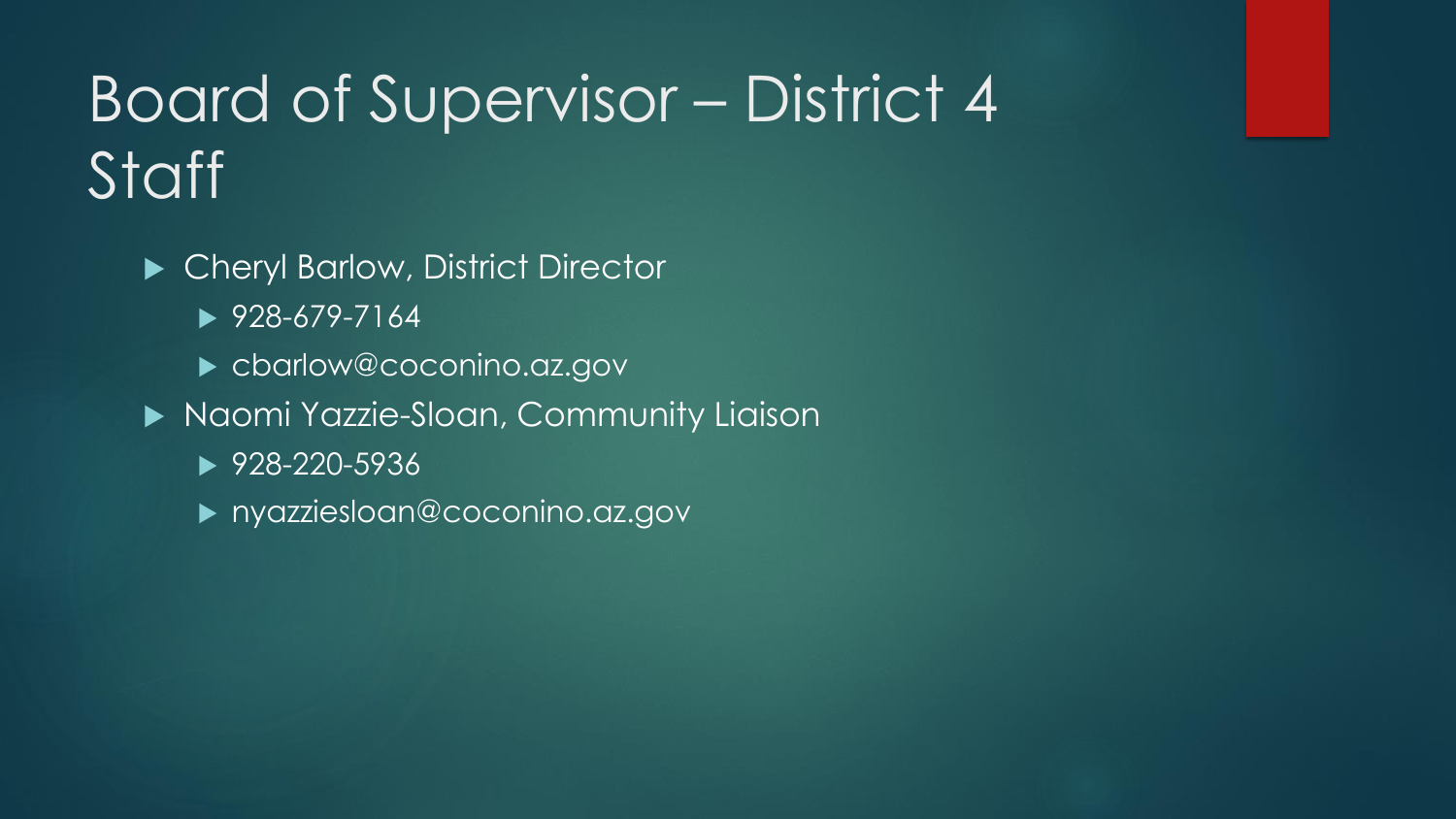### ABOUT COCONINO COUNTY ARIZONA



#### MISSION STATEMENT:

Coconino County is a land of vast and endless beauty, home to many cultures. With energy and enthusiasm, we commit to:

. Conscientiously serve our community and provide our citizens with accessible local government.

. Provide the most effective and efficient delivery of services;

. Challenge, recognize and support our employees because they are the backbone of the County;

. Protect, preserve and care for our environment.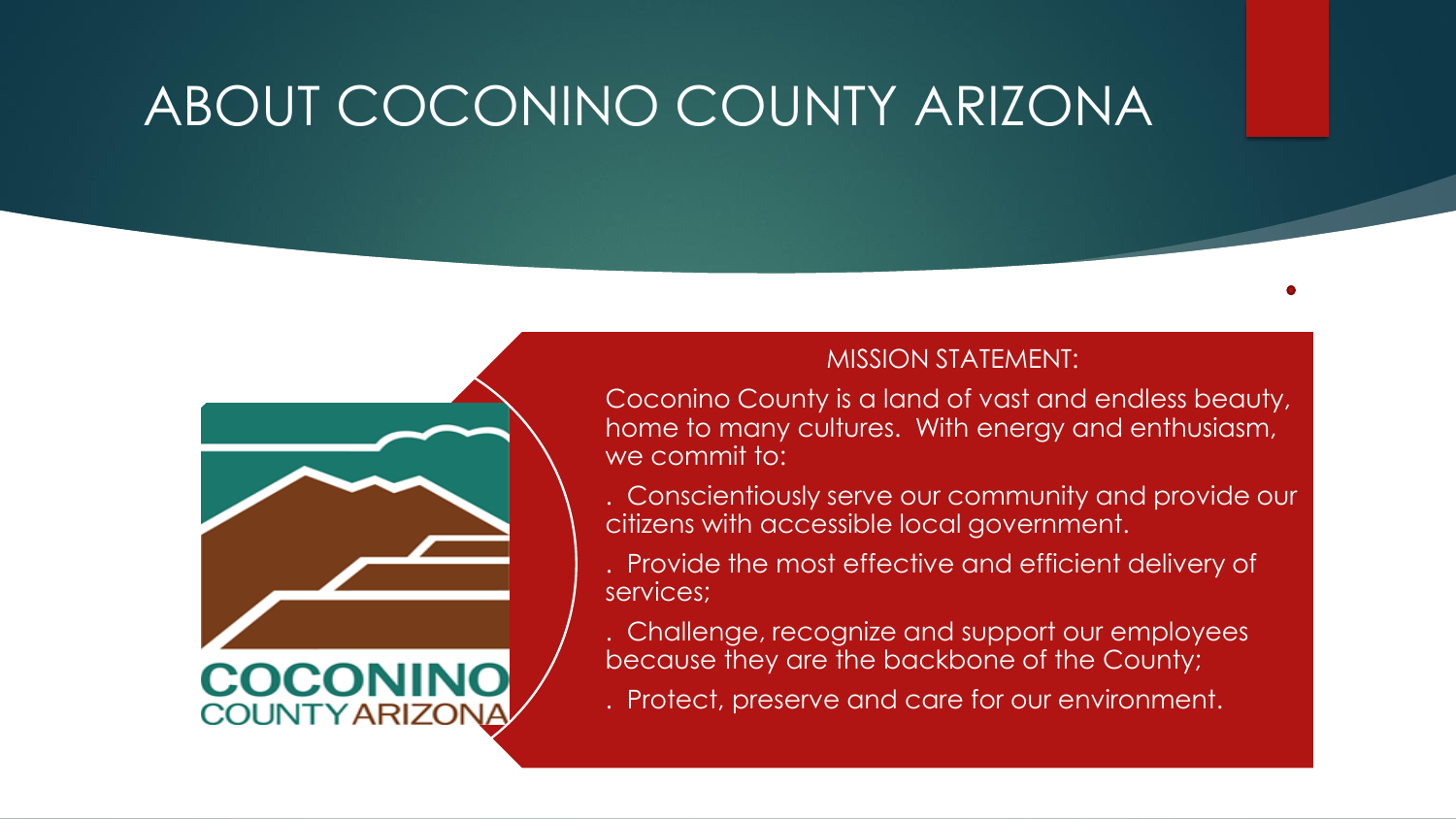Together, We serve you! County departments work together to provide excellent services to residents through collaboration and partnership by your county team.

- Public Safety
- •Justice
- •Parks & Community
- •Public Health & **Wellness**
- •Election & Voting
- •Career & Employment
- •Education & Youth
- Transportation
- •Licensing & **Permitting**
- •Property & Tax **Collection**
- •Government **Transparency**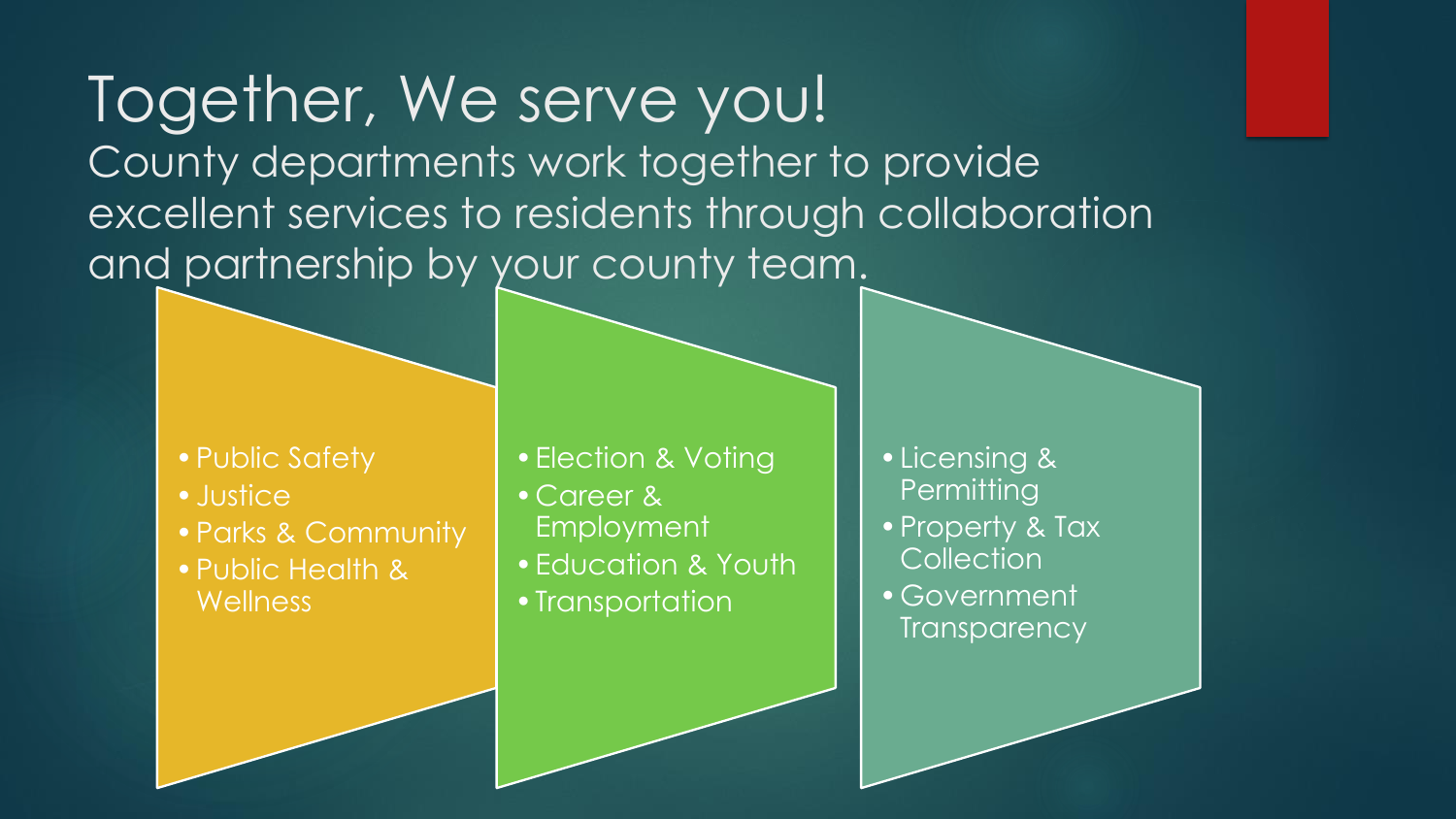### PUBLIC SAFETY

- ➢ Law Enforcement & Sheriff's Traffic Patrol
- ➢ Search & Rescue
- ➢ Jail & Detention Services
- ➢ Emergency Management & Notifications
- ➢ Flood Control & Storm Water Management
- ➢ Forest Thinning & Restoration
- ➢ Animal Control

### **JUSTICE**

- ➢ Criminal Prosecution & Civil Counsel
- ➢ Superior Court
- ➢ Justice of the Peace & Constables
- ➢ Public Defender
- ➢ Victim's Rights Services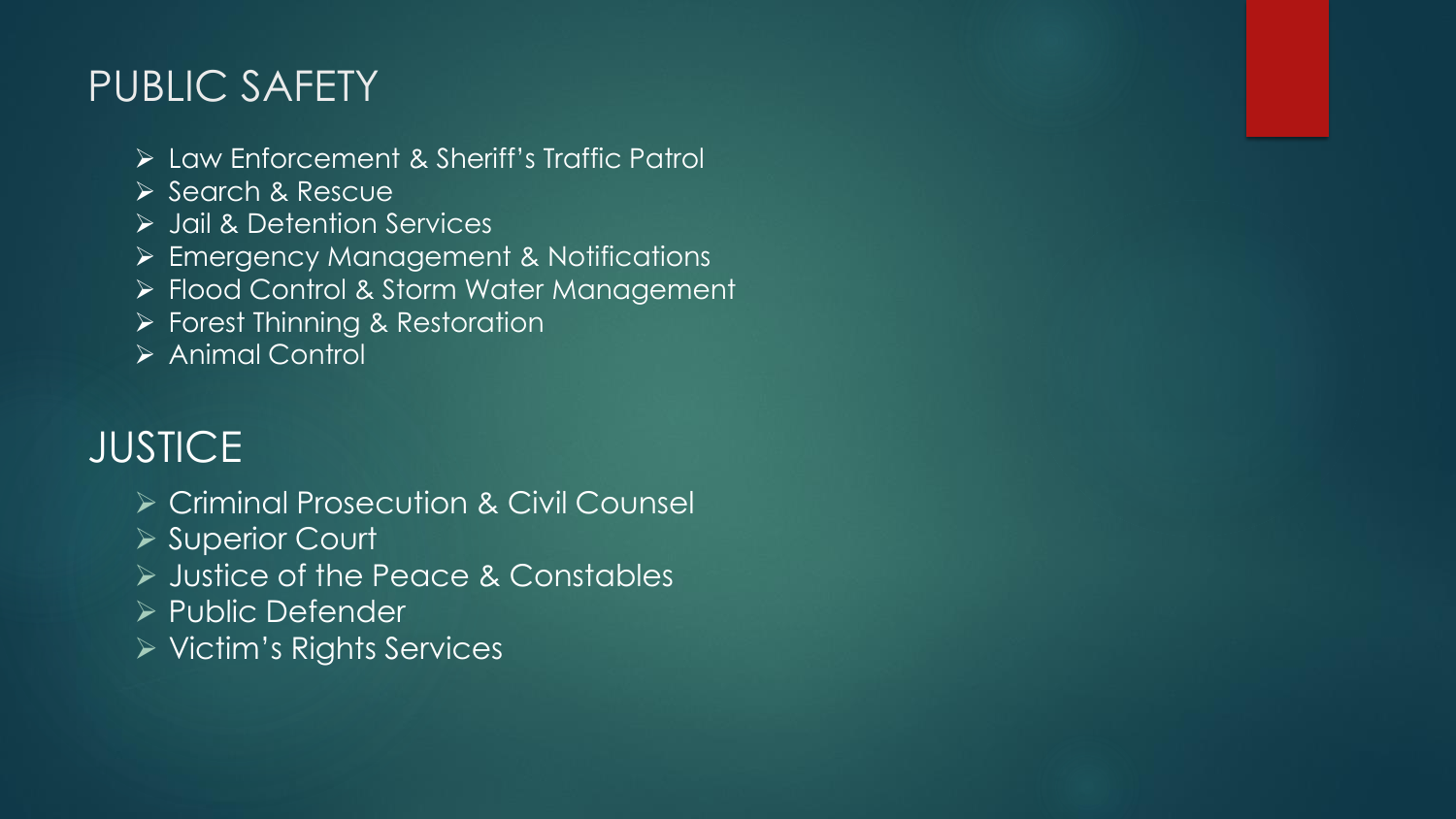#### PARKS AND COMMUNITY

➢ County Parks, Trails & Open Spaces ➢ Housing Assistance & Social Services

#### PUBLIC HEALTH AND WELLNESS

➢ Restaurant/Food Inspections & Ratings

➢ Flu Shots, Vaccinations & Clinical Services

➢ Senior Meal Offering & Prescription Drug Discount Card

#### ELECTION & VOTING

➢ Register to Vote ➢ Election Day & Early Voting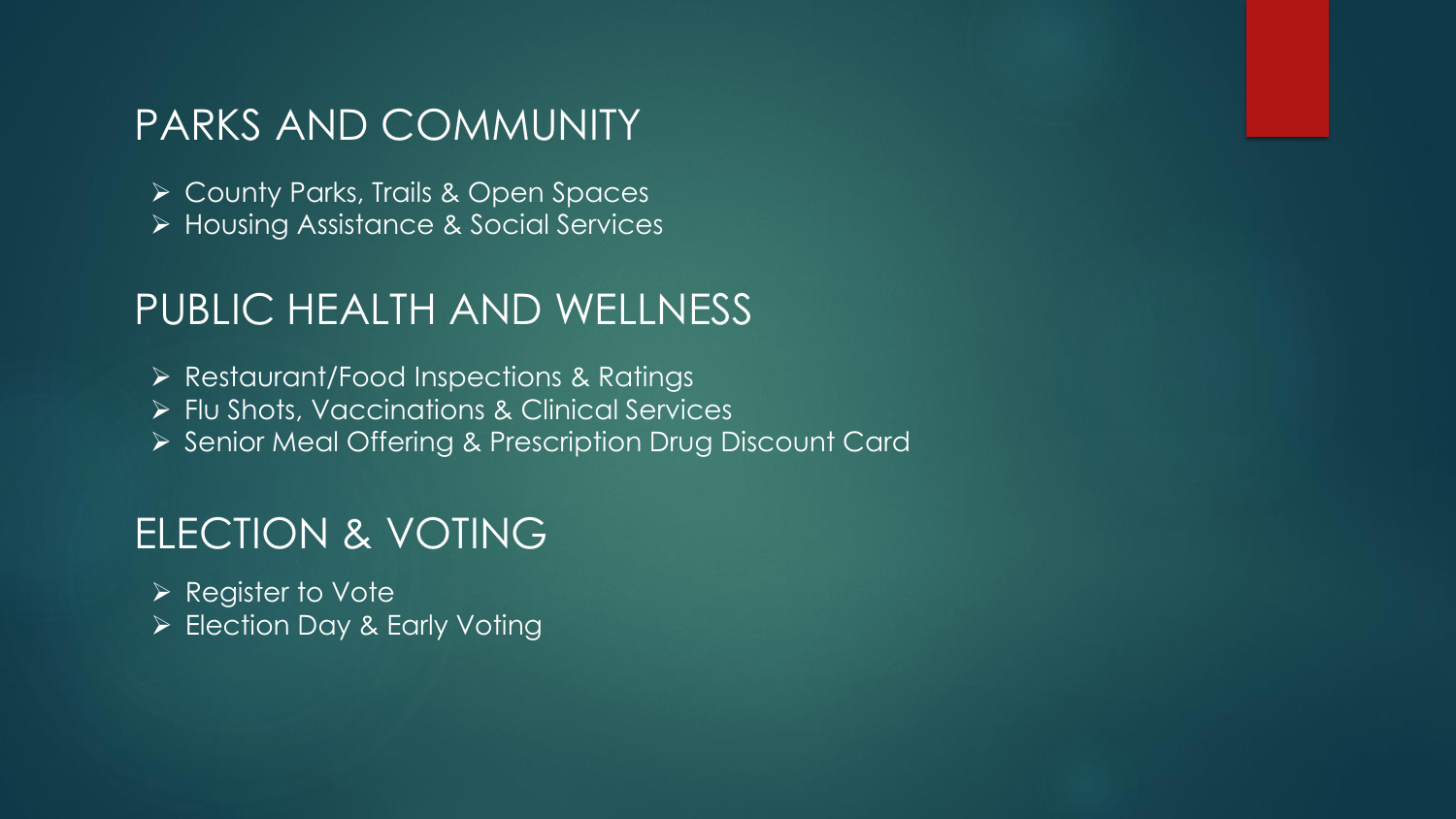#### CAREER & EMPLOYMENT

- ➢ Job Preparedness & Training
- ➢ Worker Retraining

#### EDUCATION & YOUTH

➢ Teacher Training ➢ Safety Net Programs & Accommodation Schools ➢ School Board Elections & Vacancy Appointments

#### TRANSPORTATION

- ➢ Highway & Road Engineering and Maintenance
- ➢ Snow Removal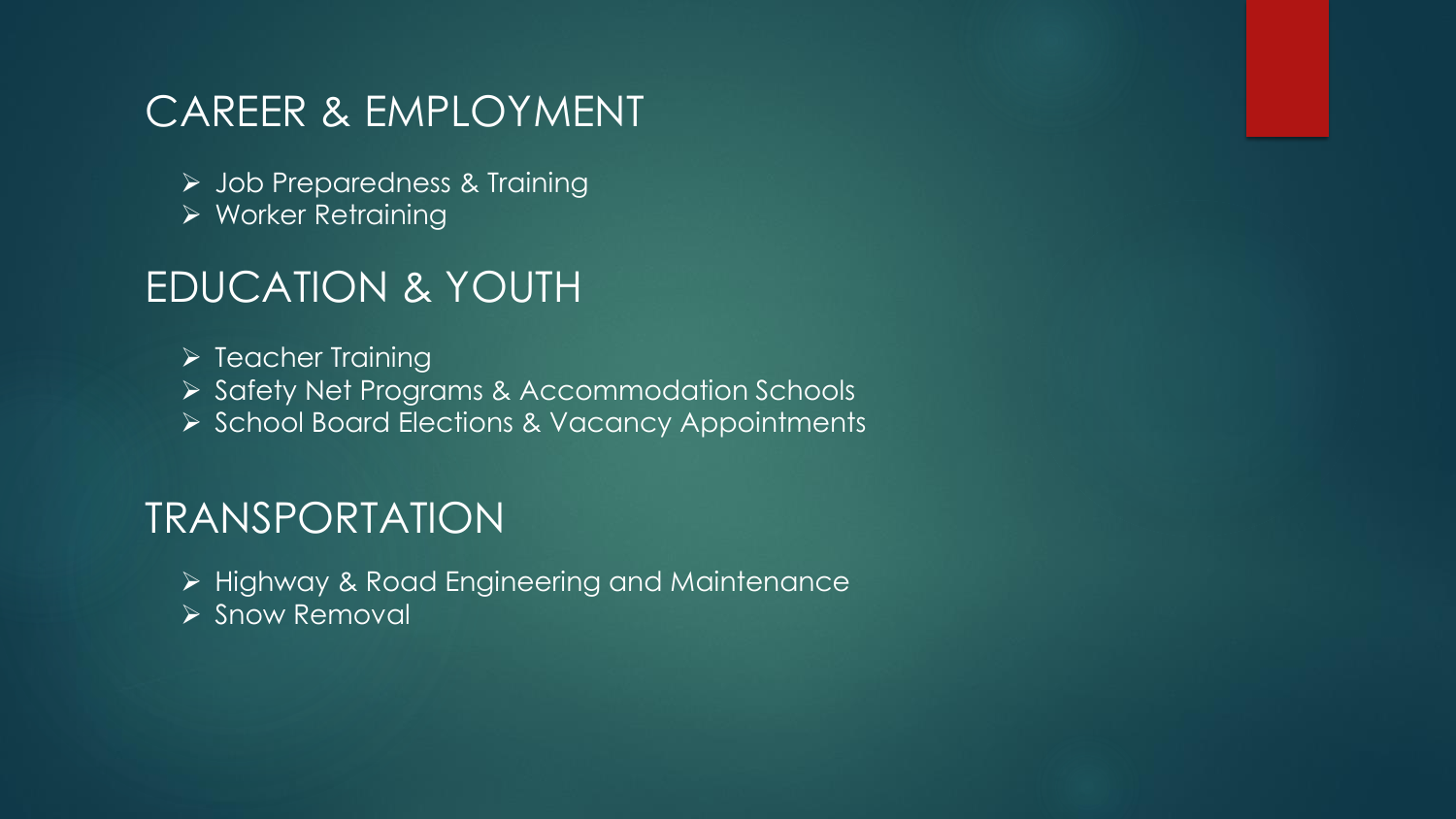#### LICENSING AND PERMITTING

- ➢ Zoning & Land Use Permits
- ➢ Wastewater/Septic Permits
- ➢ License (Animal, Liquor)

#### PROPERTY AND TAX COLLECTION

- ➢ Pay and View Property Taxes
- ➢ Property Value Assessments

#### GOVERNMENT TRANSPARENCY

- ➢ Public Agendas
- ➢ Court Records
- ➢ Recorded Documents